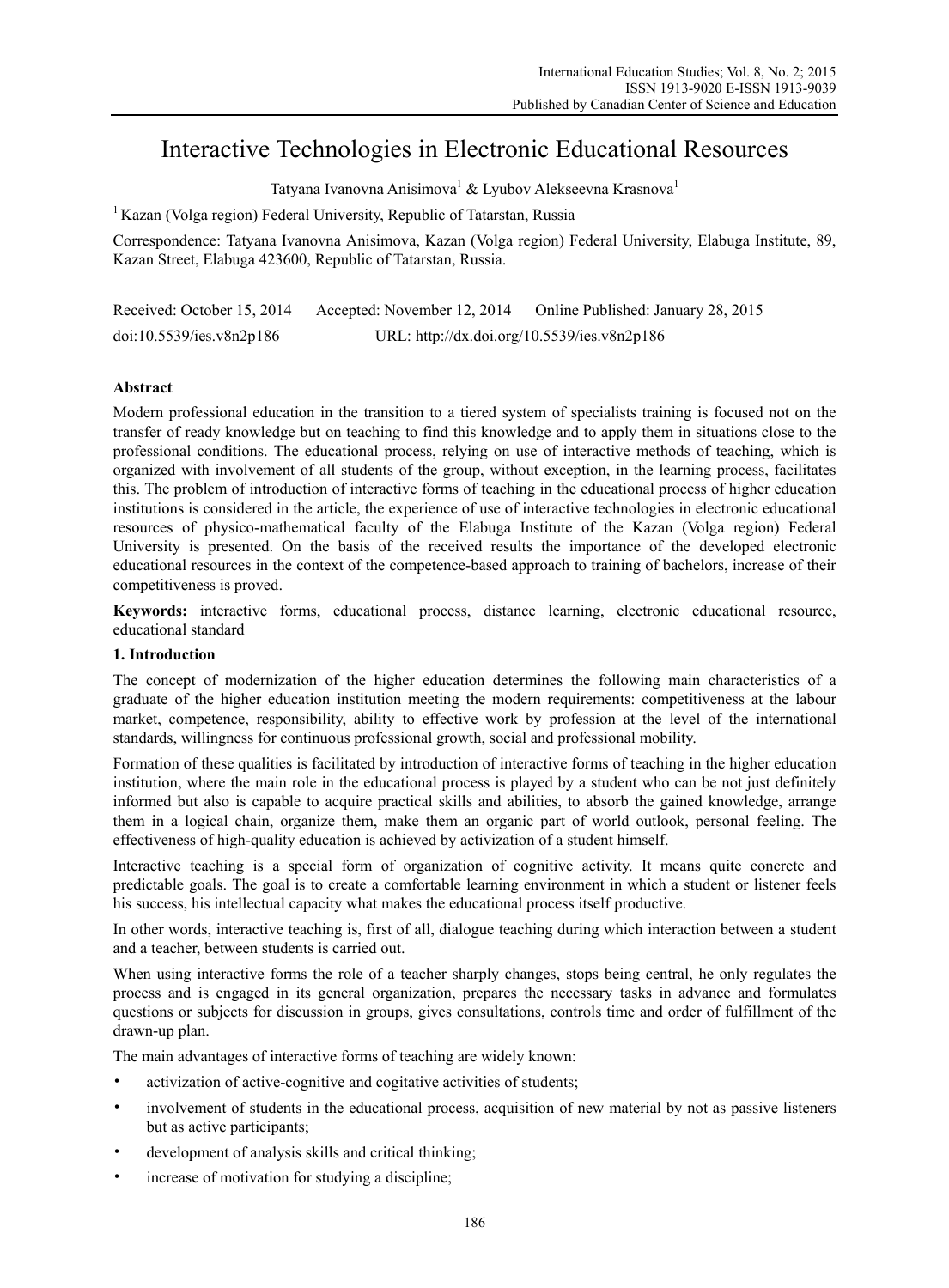- creation of favourable atmosphere at studies;
- development of communicative competences of students;
- reduction of a share of traditional classwork and increase of volume of a student's self-guided work;
- development of skills of mastering modern technical devices and technologies of information processing;
- formation and development of ability to find information independently and to determine a level of its reliability, etc.

The review of interactive methods of teaching, possibilities and practical value of use of these methods in the system of higher professional education are considered in works of Guschin (2012), Kurysheva (2009), Fischer (2010), Reutova (2012), etc. It is noted in these works that when using interactive methods a learner becomes a full participant of the perception process, his experience serves as the main source of educational cognition. A teacher's activity gives way to learners' activities and a teacher's task becomes creation of conditions for their initiatives.

The strengths of interactive (electronic) learning are specified in the article (Shaidullin et al., 2014): flexibility, personalisation, adaptability for students with various abilities and demands, etc.

Despite a rather large number of researches in introduction of interactive forms of teaching (Educational Benefits, 1998; Moore & Anderson, 2012; Soekartawi et al., 2002), there are questions which require solution: use of distance forms of learning allowing constant interaction between the participants of learning regardless of their geographical remoteness from each other, complex use of various forms, means and methods of interactive teaching in organic combination with traditional ones.

## **2. Main Part**

In the Federal State Educational Standards of Higher Professional Education of Training of Bachelors and Masters it is formulated: "Realization of competence-based approach must provide the wide use of active and interactive forms of conducting studies in the educational process (computer simulations, business and role plays, case studies, psychological and other trainings) in combination with out-of-class work for formation and development of the professional skills of learners. When implementing Bachelor Degree Programme and Master's Programme electronic learning and distance educational technologies may be applied" (The Federal State Educational Standard, 2009).

Distance learning takes a special place in interactive forms of teaching which must provide:

- modern level of specialists training;
- introduction of the new information and communication technologies (ICT) in the educational process, the best practices on use of distance learning of domestic and foreign educational institutions;
- creation of favourable conditions for educational methodical activities of teaching personnel;
- increase of a share of self-guided work of students during studying a discipline;
- replenishment of a bank of the electronic educational resources (EER).

The problem of use of distance learning as a form of education is actively discussed in the Russian and foreign scientific and methodical literature (Andreyev, 2003; Polat, 2006; Khutorskoy, 2001; Burns, 2011; Stephens, 2007). The possibilities and essential characteristics of distance education, use of EER are considered in these works.

Considering EER it is necessary to note that, on the one hand, it is a combination of graphic, text, digital, speech, musical, video, photo and other information as well as printed documentation of a user. The resource can be operated on any electronic medium or be placed in a computer network. On the other hand, it is a software and information component of the educational system the users of which are teachers, students and administration of educational institution.

Regardless of the contents and volume three main users' demands for EER can be allocated: adequacy of the contents, effectiveness of a form of presentation; economic effectiveness.

Adequacy of the contents means compliance to the state educational standard; fullness of presentation of the educational material sufficient for studying a discipline (discipline section); support of different forms of education (tuition by correspondence and full-time tuition, individual and collective); support of different types of studies (studying theoretical material, practical and laboratory works), support of different forms of control of knowledge (mid-term examination, final assessment, self-assessment); accounting of the latest trends in science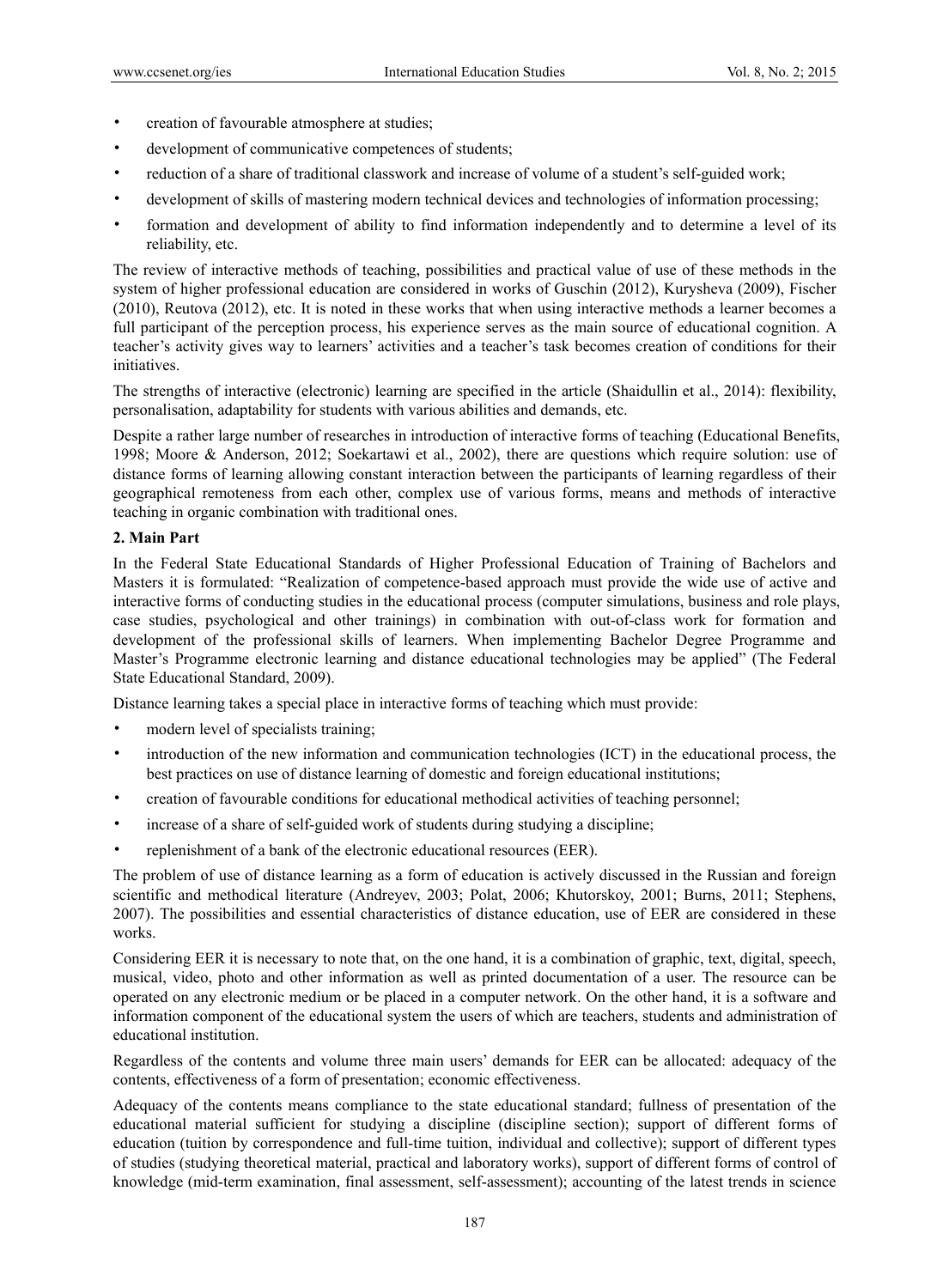and technology.

Effectiveness of a form of presentation information includes the following requirements: simplicity and convenience of application, ergonomics, support of a student's activity, ensuring communication with a teacher and fellow students, protection against destruction, opportunity of restoration of the lost information. Economic effectiveness of the educational system largely depends on such EER properties as long term of operation, possibility of modernization in the process of operation, low prime cost and price, reasonable configuration of necessary technical and all-system means.

Many of the listed requirements are conflicting and are difficult to be combined, therefore, development of EER is a complicated problem solved by a group of experts of a different profile.

To the innovative qualities of EER are referred:

1) Providing all the components of the educational process:

- receiving information;
- practical course;
- assessment (control of educational achievements).

2) Interactivity which provides sharp expansion of a sector of self-guided educational work through the use of active-

activity forms of learning.

3) Opportunity of remote (distance) full learning.

Full value in this case means realization of such types of educational activities "at home" (in an Internet cafe, in the library, eventually–out of classroom) which could be conducted only at University before: study of new material on a subject basis, laboratory experiment, current control of knowledge with assessments and conclusions and also many other things, up to collective educational work of remote users (Sarafanov, 2006).

## **3. Methods**

At the Elabuga Institute of the Kasan Federal University (EI KFU) the programmes of training and introduction of electronic educational resources in the educational process are successfully realized in recent years. Today the electronic versions of working programmes, methodical instructions on all studied disciplines, provided practically for each training direction by the Educational Standard, are available to any student.

## *3.1 Interactive Technologies*

For students of EI KFU, trained in the direction 051000.62–Professional education (by branches) is organized studying a list of subjects with use of interactive technologies. The Federal State Educational Standard of a bachelor training, in which it is specified that share of the studies, given in interactive forms, must make not less than 30 percent of classroom studies, demands it (The Federal State Educational Standard, 2009). Depending on the goal and opportunities of filling of the studied disciplines with interactive forms, their structure and contents include:

- traditional forms of studies;
- lectures and practical course with use of multimedia means;
- hybrid studies (partially in classroom, partially interactively);
- virtual laboratory works on different sections of Physics which allow to conduct researches and observations which cannot be conducted, received and analysed using the standard physical equipment;
- virtual excursions;
- interactive lectures on the following subjects: lecture-conversation "Function and Its Main Properties"; lecture-discussion "Problems Leading to a Notion of a Derivative"; problem lecture "Problems Leading to a Notion of the Differential Equations", etc.;
- innovative elements of interactive forms: brain storm, solution tree, work in small groups on subjects: "Application of Differential Calculus in Economics (Power Engineering)", "Integral Calculus in Economics (Power Engineering)" at studies;
- creative tasks which make the contents, a basis of any interactive method. The creative task gives sense to learning, motivates learners. An unknown answer and opportunity to find his own "correct" solution, based on the personal experience and on a colleague's experience, friend, allow to create a foundation for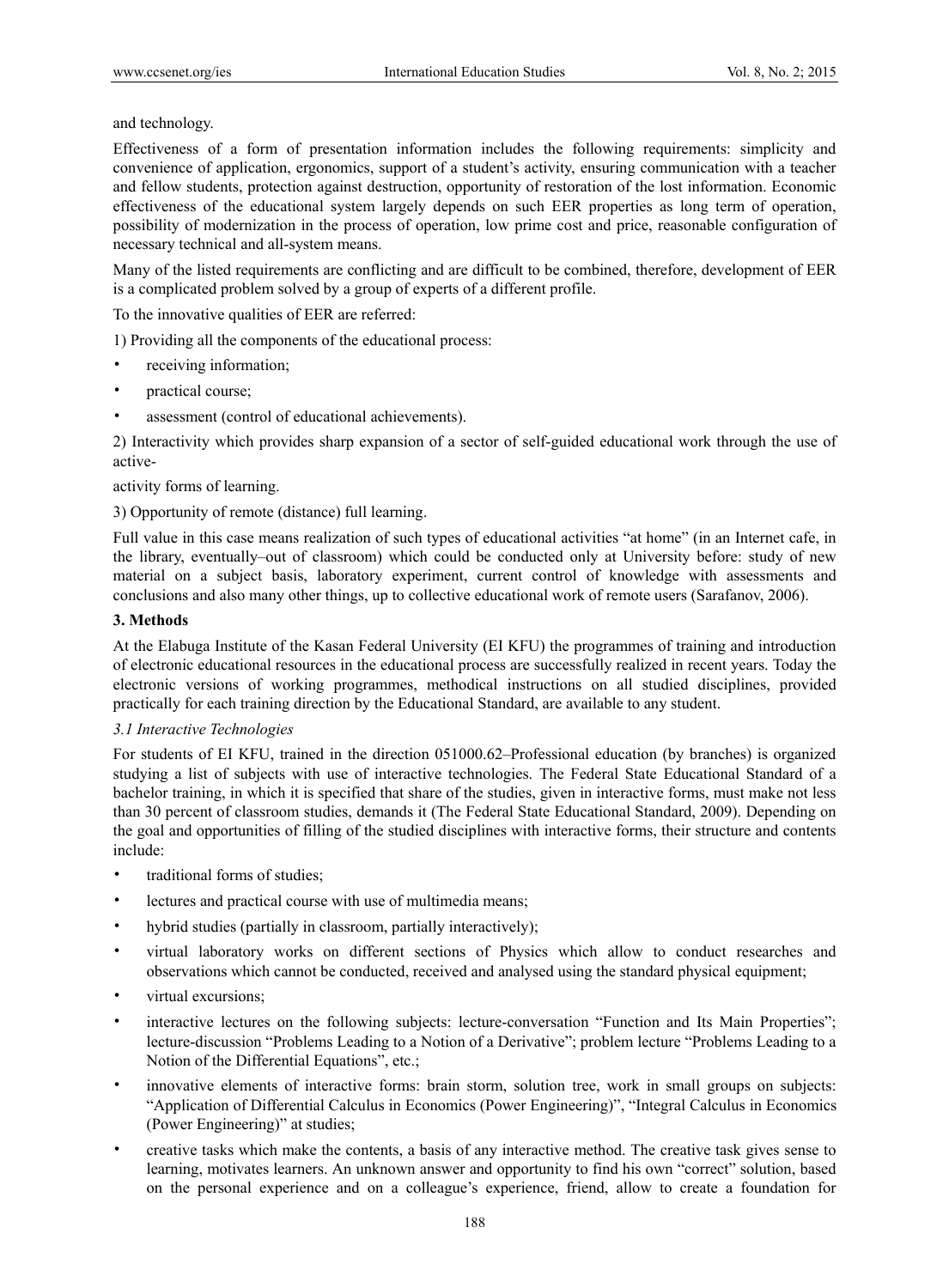cooperation, co-learning, communication of all participants of the educational process including a teacher. The choice of a creative task is a creative task in itself also for a teacher as it is required to find such a task which would match the following criteria:

- has no a definite and curt answer or solution;
- is practical and useful for students;
- is connected with learners' lives;
- causes interest of students;
- serves learning goals as much as possible.

In the working programmes of disciplines the used interactive forms of teaching are shown in Table 1.

|  |  |  | Table 1. The scheme of the used interactive forms of teaching in the working programmes |
|--|--|--|-----------------------------------------------------------------------------------------|
|  |  |  |                                                                                         |

| N <sub>0</sub> | subiect | hours<br>Number of | Interactive form | tormed<br>competences<br>r ne - |
|----------------|---------|--------------------|------------------|---------------------------------|
|                |         |                    |                  |                                 |

Within the programme of optimization of the educational process the electronic educational resources, which assume independent study of the material, put on a platform "Tulpar" of a system of distance learning of KFU, are developed on the basis of development and introduction of distance modules in the educational process. On the platform LMS MOODLE – a learning management system which allows to create the distance learning courses (network courses) including all the necessary educational, subsidiary and controlling materials (or links to them) and also methodical instructions according to the working programme of a discipline–is used.

To the main opportunities of LMS MOODLE system are referred:

- ample opportunities on putting and updating of educational and methodical supply of an educational course;
- tools for distance consultation of learners by means of forums;
- opportunity of regular monitoring of listeners' works by means of viewing of statistics of attendance;
- wide use of an element of the course "Task" to which students attach files with the done test;
- the system can be used both for distance and full-time tuition (Ustyugova, 2011).)
- The system of distance learning LMS MOODLE has tools for control of knowledge which has the following functionality:
- automatic control of testing results (with the help of certain settings, during of test creating, a teacher can define a necessity of viewing of results by learners independently or, on the contrary, not display them);
- opportunity of correction and assessment of the done tasks, exercises, papers, essays, projects (a teacher has an opportunity to comment on a learner's each answer when checking (e.g., to leave his remarks) in order that a student should understand for what such number of points or grades were given to him);
- providing with fast feedback (after checking tasks a student as well as a teacher can know the results of the done work);
- formation of protocols-reports on the done tasks, practical works;
- for each task a teacher can create his own grading scale, for example, standard (a 5-point, a 100-point, pass /fail, etc.) and assess results of learners' works at his own discretion.

## *3.2 Application of EER in the Educational Process*

The teachers of the Faculty of Physics and Mathematics of EI KFU have developed and tested EER in the following training directions (Table 2):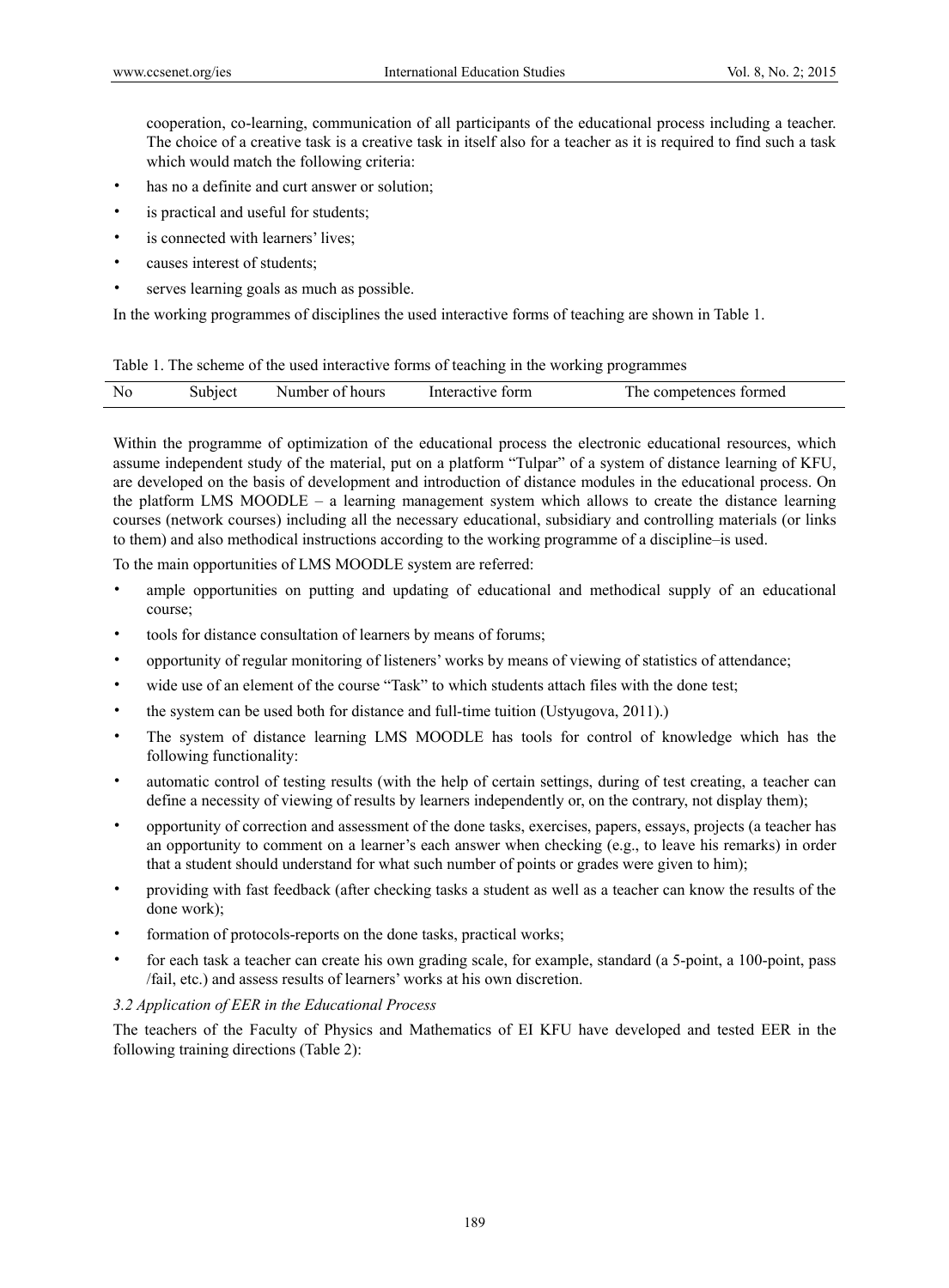| Training direction                                      | Discipline                 | Course                                                                                                       | Authors                                 |
|---------------------------------------------------------|----------------------------|--------------------------------------------------------------------------------------------------------------|-----------------------------------------|
| 051000.62                                               | Mathematics                | Differential calculus for functions of one and                                                               | Anisimova T. I.                         |
| "Professional<br>education",<br>branches<br>Energetics, |                            | several variables<br>Mathematics Introduction to Analysis                                                    | Anisimova T. I.                         |
| Economics<br>and<br>Management                          |                            | Mathematics Differential equations                                                                           | Anisimova T. I.                         |
| 051000.62                                               | Physics                    | Molecular Physics and Thermodynamics                                                                         | Krasnova L. A.                          |
| "Professional<br>education",<br>branch<br>Energetics    |                            |                                                                                                              |                                         |
| Advanced<br>Teachers<br><b>Training Course</b>          | <b>Mathematics</b>         | The content and organization of teaching<br>Mathematics at the profile and pre-profile<br>levels             | Anisimova T. I.<br>& Gilmullin M.<br>F. |
|                                                         |                            | New approaches and principles of teaching<br>Mathematics (activity approach)                                 | Anisimova T. I.<br>& Gilmullin M.<br>F. |
| Advanced<br>Teachers<br><b>Training Course</b>          | Physics                    | Psycho-pedagogical conditions of development<br>of students ' interest in studying Physics                   | Krasnova L. A.<br>&<br>Sabirova F. M.   |
| Advanced<br><b>Teachers</b><br><b>Training Course</b>   | Mathematics<br>and Physics | Updating the content of physico-mathematical<br>education in the transition to a system-activity<br>approach | Anisimova T. I.<br>& Gilmullin M.<br>F. |
|                                                         |                            |                                                                                                              | Krasnova L. A.                          |
|                                                         |                            |                                                                                                              | Sabirova F. M.                          |

Table 2. Electronic educational resources of the Faculty of Physics and Mathematics of EI KFU

Experience of organization and holding the distance advanced training courses of teachers with use of EER is presented in the article Krasnova and Anisimova (2013) by us in which: the goal, objectives of distance courses have been determined and developed and their structure has been described. On the basis of the received results the following advantages of distance courses have been specified:

- a teacher is given an opportunity of professional improvement without interruption from the primary activity and obtaining a certificate of the accepted sample;
- there a process of individualization of learning occurs;
- a process of professional development becomes more open, continuous and flexible;
- free and continuous entry onto the courses, choice of individual programmes, terms and rate of learning are possible;
- equal conditions for professional development for city and rural pedagogical workers are created;
- expenses from the municipal budget for financing advanced training courses of teachers are cut down.

We will stop on the experience of application of interactive technologies in EER for training of bachelors of professional education on the example of a discipline "Mathematics". Issues in the application of interactive forms in the study of mathematics are considered in works Cunska and Savicka (2012); (1) Lopez-Morteo and López (2007).

Technologies of interactive teaching are successfully used at studies in Mathematics: when fixing the studied material; when solving complex theoretical problems; when receiving various ways of solving problems. Examples of such work are: the analysis of a partner's written work, development of questions to the audience or answers to a teacher's questions, etc. One more variant of teaching, which is used for development of an ability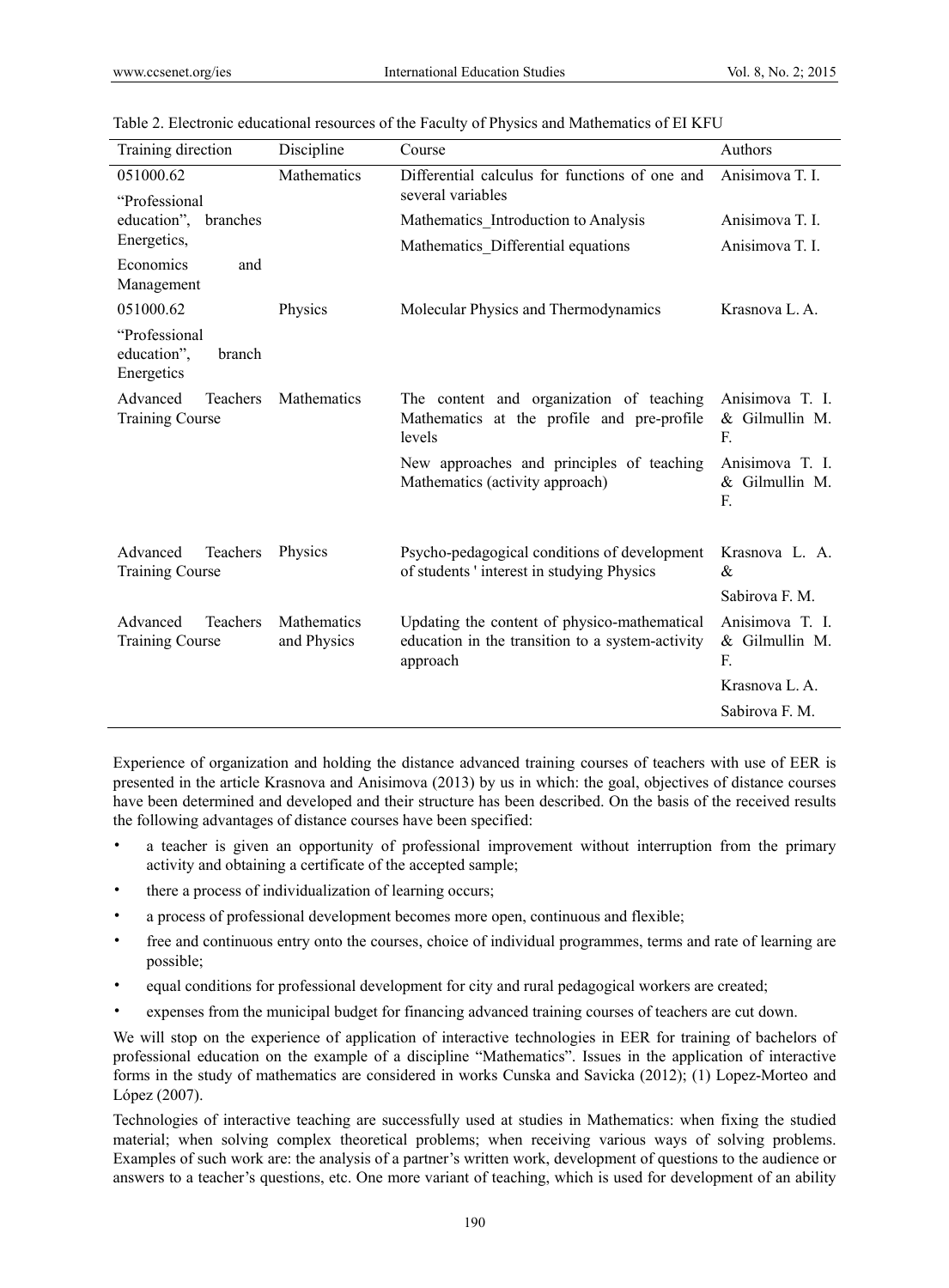to communicate in a group, an ability to convince and hold a discussion, is a method "two–four–all together". It is that learners are given a problem situation and 1-2 minutes to consider individual answers or decisions. Then students unite in couples and hold discussions of their ideas with each other. Then a teacher unites couples in the fours and a further search of an answer occurs, all the four must come to a common decision. Thus, it is possible to go on to a collective discussion of a question smoothly.

According to the curriculum 176 hours are given (including: 30 hours–lectures, 30 hours–a practical course, 80 hours–self-guided work, 36 hours–examination) for studying a discipline "Mathematics" in the fourth semester on two modules. For EER are given 48 hours (including: 12 hours–lectures, 12 hours–a practical course, 24 hours–self-guided work).

The study of the material in EER is carried out in parallel with full-time tuition. The studied material contains historical material and reveals the following subjects:

1) Ordinary differential equations and their solutions.

2) Differential equations with separable variables.

- 3) Homogeneous equations.
- 4) Linear equations of the first degree.
- 5) Total differential equations.
- 6) Solution of problems by means of the differential equations of the first degree.

## *3.3 Structure of EER*

Each EER surely assumes availability of brief lecture notes, the material in which is structured by subjects. Each subject contains the following obligatory elements:

- full name of a subject;
- abstract of a subject;
- methodical recommendations on the study of a subject;
- recommended information resources with indication of concrete pages (for electronic educational manuals, monographs, etc.) or time intervals (for video and audio resources);
- list of abbreviations;
- glossary (short terminological dictionary-reference book on a subject);
- questions for study on a subject;
- summary of theoretical material on a subject: definition of the basic notions, formulation of the main results;
- questions and tasks for control of knowledge on a subject.
- Obligatory elements of brief lecture notes are:
- general list of abbreviations on a course in whole;
- general glossary (short terminological dictionary-reference book on a course in whole);
- general list of information resources;
- questions and tasks for final assessment.

The integral part of any EER is theoretical material the high-quality presentation of which forms a basis for organization of the educational process. For each separate subject of EER the lecture material consisting of a set of several pages is prepared. Transition to the following page assumes an answer to the set questions. Depending on the correctness of an answer a student goes on to the following page or comes back to the previous one. Lectures in EER, unlike the traditional classroom ones, exclude live communication with a teacher but, nevertheless, have a number of advantages. The use of the latest information technologies (hypertext, multimedia, virtual reality, etc.) makes lectures expressive and visual that points out to their interactivity.

For each lecture the practical tasks and methodical recommendations on their doing are developed. The practical studies in EER are an interactive form of studies. They are conducted by means of video conferences, allow to enter a discussion in any point of its development, to return on some steps back having read the previous statements. A teacher can assess master of material on the activity degree of a discussion participant. The number of interactions of students among themselves increases and a teacher acts as an equal in rights partner.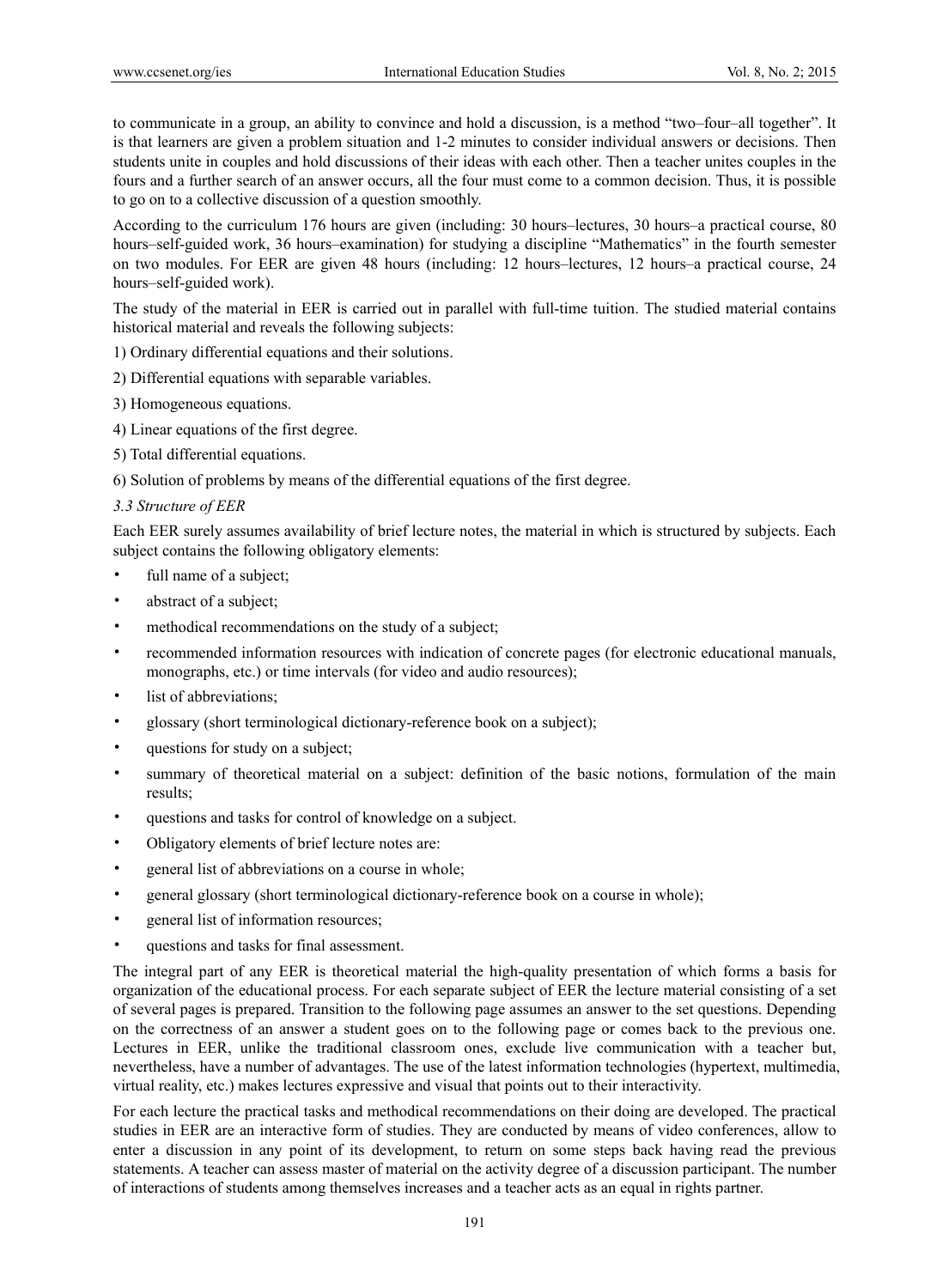Studying material of EER provides holding consultations by a teacher. Consultations in EER are one of the forms of management of learners' work and giving them help in independent study of a discipline. A telephone and e-mail and also a teleconference are used. Consultations help a teacher to assess a learner's personal qualities: intellect, attention, memory, imagination and thinking. Consultations can be held on a subject of the lecture material in the process of self-guided work or before examination, end-of-term test, seminar. Consultations can be individual and group, be held in the off-line and/or on-line mode. A student's main actions in preparation for a consultation include the following simple operations:

- formulation of a question to a teacher or an answer-message to the received task;
- key-in of an answer-message;
- choice and input of a teacher's address;
- sending message (answer, question, form of address, etc.) to a teacher.

Control in EER is a check of results of theoretical and practical master of the educational material by a learner. In EER the test control, including different types of questions and doing tasks of different levels of complexity on each studied subject, has proved its value and has won the recognition. The test control differs from other control methods (oral and written examinations, end-of-term tests, tests, etc.) in the fact that it represents the specially prepared control set of tasks allowing assessing learners' knowledge by means of statistical methods reliably and adequately quantitatively.

The main advantages of the test control application are:

- objectivity of the check results as every time availability of the predetermined standard of an answer (answers) leads to the same result;
- increase of effectiveness of the controlling activity from a teacher by increasing its frequency and regularity;
- possibility of automation of checking learners' knowledge including using computers;
- possibility of their use in systems of distance education.

To increase effectiveness of mastering materials the electronic educational resources include the additional material in the form of links to video lessons and video courses by specific discipline sections, electronic textbooks, links to the Internet sources. All additional materials are put in appropriate course sections in the form of separate files or links to the external sources.

## **4. Results**

Filling EER with interactive technologies and its introduction in the educational process within full-time tuition allowed us to create the necessary volume of tasks for students' self-guided work; to accurately distribute it in a temporary context of a semester according to the curriculum making a student to do tasks throughout the semester, not only on the eve of session; to convey methodical recommendations on doing all tasks to each student; in due time to give consultative help to a student both in the on-line mode and in real time; to assess a student's self-guided work more objectively.

The studies, given with use of EER on the basis of application of distance and interactive forms of education, give an opportunity of constant but not episodic (according to the schedule) contacts of students with a teacher, provide flexibility and availability of the educational process, more accurate administration of the educational process, increase objectivity of assessment of students' knowledge what is confirmed by the Internet testing in Mathematics which is annually held at the end of each semester.

## **5. Discussion**

In August, 2014 the representatives of the Open University of Great Britain visited KFU, who highly appreciated the experience of the University in the field of electronic learning–in particular, the created open Catalogue of electronic courses, developed by the teachers of KFU, used in support of full-time tuition and tuition by correspondence within programmes of the higher professional and additional education.

It was also noted by the delegation that KFU uses the learning management system LMS MOODLE successfully as a basis of organization of the educational process. This system allows to create methodically saturated full electronic courses including some tens of specialized components such as an object "lecture", tasks and tests of various types, forums, chats, glossaries, objects Hot Potatoes, etc., what provides high extent of educational interactivity, allows a teacher to monitor the educational trajectories of learners, to realize various methods of pedagogical design (https://e.kfu.ru/ru/pilotnyj-proekt/novosti/358-kazanskij-federalnyj-universitet-vykhodit-v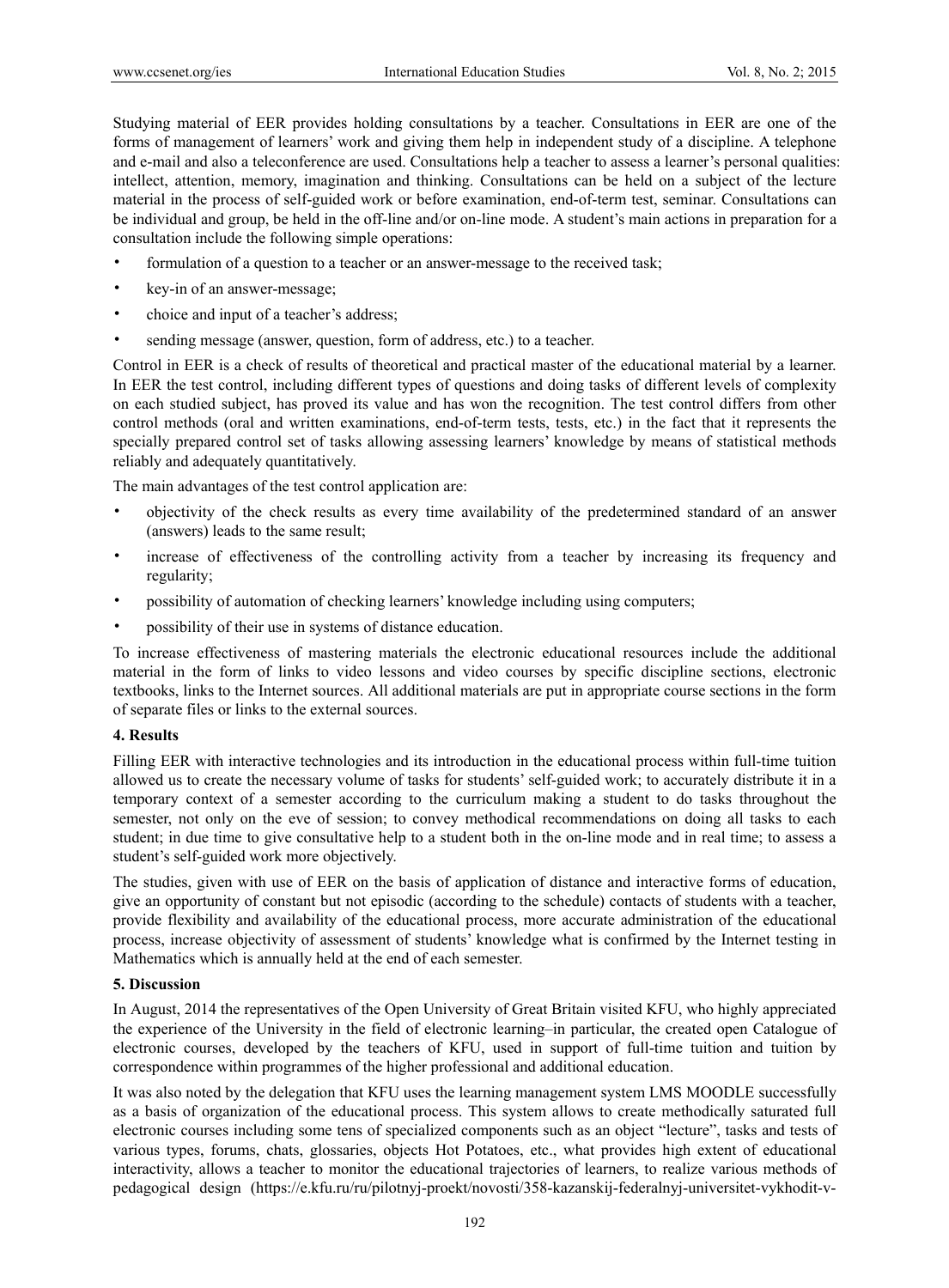otkrytoe-obrazovatelnoe-prostranstvo).

#### **6. Conclusion**

As practice showed, the electronic educational resources using interactive technologies are popular both with the students of full-time tuition and tuition by correspondence, especially when studying difficult educational subjects, when a learner has an opportunity to listen to a teacher's explanation repeatedly, to return to not clear moments during work on individual tasks.

Such unusual kind of work causes interest from students as work with resources and different tools in on-line is absolutely natural for a modern student. They actively work, track the results of the work done, take part in the discussion of problematic issues at a forum, consult with a teacher.

However, creation of EER is a difficult work for a teacher connected with mastering new technologies, development and putting the educational and methodical material in LMS MOODLE, introduction of a course in the educational process, management of students' self-guided work in the virtual educational environment. Therefore, the development department of the KFU educational resources provides distance 24-hour training teachers on the programme "Theory and Practice of Using LMS MOODLE in Teaching".

The problems, raised in the article, require further study. In particular, a question of application of interactive forms of education when training masters in various directions has not been revealed though there are huge opportunities here. The Federal State Standards of training masters provide a large number of hours for self-guided work what gives wide opportunities for using EER and interactive technologies.

#### **References**

- Andreyev, A. (2003). Distance Learning in System of Continuous Professional Education. *Innovations in Education*, 4.
- Anisimova, T., & Krasnova, L. (2013). Distance Learning as One of Interactive Forms of Specialists Training in Higher Education Institution. Collection of Scientific Works Sworld. Materials of the International Scientific and Practical Conference "Modern Trends of Theoretical and Applied Researches 2013". *Odessa, 1*(16), 78-81.
- Burns, M. (2011). *Distance Education for Teacher Training: Modes, Models and Methods*. Retrieved September 3, 2013, from http://www.idd.edc.org/resources/publications/modes-models-and-methods
- Cunska, A., & Savicka, I. (2012, December 24). Use of ICT Teaching-Learning Methods make School Math Blossom. *Procedia–Social and Behavioral Sciences, 69*, 1481-1488. http://dx.doi.org/10.1016/j.sbspro.2012.12.089
- Educational Benefits of Online Learning. (1998). *CalPoly.edu*. Retrieved March, 29, 2013, from http://www.blackboardsupport.calpoly.edu/content/faculty/handouts/Ben\_Online.pdf
- Fischer, N. (2010). Innovative Technologies in Professional Education*. Bulletin of the Adyghe State University. Series 3: Pedagogics and Psychology, 1*, 113-118.
- Guschin, Yu. (2012). Interactive Methods of Teaching at the Higher School. *Psychological Journal of the International University of Nature, Society and Person "Dubna", 2*, 1-18.
- Krasnova, L., & Anisimova, T. (2013). Particularities of Remote-Acting Courses to Upgrade Teaching Qualification. *World Applied Sciences Journal, 27 (Education, Law, Economics, Language and Communication)*, 158-161. http://dx.doi.org/10.5829/idosi.wasj.2013.27.elelc.33
- Kurysheva, I. (2009). Classification of Interactive Methods of Teaching in the Context of Self-realization of Learners's Personalities. *News of Herzen State Pedagogical University of Russia, 112*, 160-164.
- Lopez-Morteo, G., & López, G. (2007, May). Computer support for learning mathematics: A learning environment based on recreational learning objects. *Computers & Education, 4*(48), 618-641. http://dx.doi.org/10.1016/j.compedu.2005.04.014
- Moore, M., & Anderson, W. (2012). *Handbook of Distance Education* (2nd ed.). Psychology Press. Retrieved October 1, 2014, from http://www.books.google.ru/books?id=\_IqeYfDpWGIC&printsec=frontcover&hl=ru &source=gbs\_ge\_summary\_r&cad=0#v=onepage&q&f=false
- Polat, E., Moiseyeva, M., & Petrov, A. (2006). *Pedagogical Technologies of Distance Learning*. Moscow: Academy.
- Reutova, E. (2012). *Application of Active and Interactive Methods of Teaching in the Educational Process*.